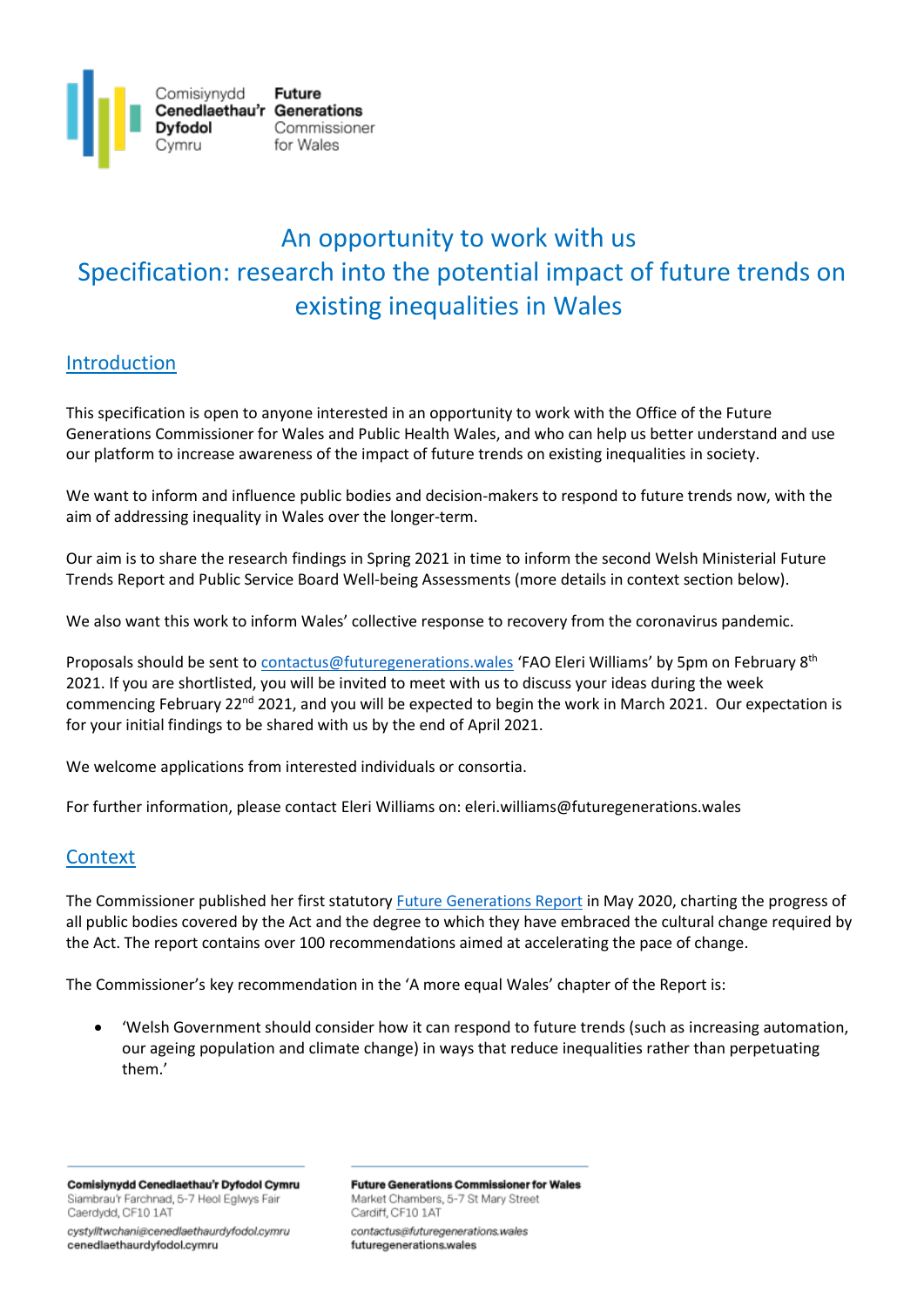

We believe how Wales chooses to respond to future trends will have positive and negative impacts on inequality. The Commissioner's analysis in Wales shows that whilst public bodies are increasingly considering future trends in a way which was not happening before the Well-being of Future Generations Act came into force, they are not yet fully taking the step from understanding trends to incorporating them in their decision making. We want to help change this, so that future trends are embedded in policy and decision-making.

We know that policies and actions can risk widening inequality if not considered carefully. We believe that when policy and service development is disconnected from the lived experiences of the people they are being designed to help, this can lead to worse outcomes. We want to explore this and demonstrate how taking into account lived experience improves decision making and thereby encourage policy makers to adopt this approach in future.

For example, an approach to decreasing carbon emissions from transport may focus on incentivising the purchase of electric vehicles. However, an unintended consequence may mean that those who cannot afford to own a vehicle are potentially further disadvantaged. For these groups, investments in public transport would be a better option in terms of meeting the double aim of reducing the unequal access to mobility and reducing carbon emissions.

The Commissioner and Public Health Wales regard Wales' recovery from the coronovirus pandemic as an opportunity to enact change: we have a once in a generation opportunity to make decisions that challenge structural inequalities and improve economic, social, environmental and cultural well-being for all in Wales.

The next Senedd election in Wales is due to be held on Thursday 6 May 2021, electing 60 members to [Senedd](https://en.wikipedia.org/wiki/Senedd_Cymru_%E2%80%93_Welsh_Parliament)  Cymru – [the Welsh Parliament.](https://en.wikipedia.org/wiki/Senedd_Cymru_%E2%80%93_Welsh_Parliament) It will be the first election in which 16 and 17 year olds and legally resident foreign nationals are allowed to vote in Wales.

Within twelve months of this election, Welsh Ministers must publish a 'Future Trends Report' containing: a) predictions of likely future trends in social, economic, environmental and cultural well-being of Wales; and b) any related analytical data and information that the Welsh Ministers consider appropriate. This is also the same timescale for the second round of Public Services Boards (PSBs) Well-being Assessments.

The research findings will help inform both the Future Trends Report and Well-being Assessments. It will complement the ongoing input of the Commissioner's Office to these areas of work. It is also intended to be a resource to help inform Wales' collective response to recovery from the coronavirus pandemic.

## The work

#### Phase 1

Identify and analyse future trends likely to have the greatest impact on existing inequalities in Wales. While this will include setting out the key challenges from each of the Future Trends, we are looking for analysis that will

Comisiynydd Cenedlaethau'r Dyfodol Cymru Siambrau'r Farchnad, 5-7 Heol Eglwys Fair Caerdydd, CF10 1AT

cystylltwchani@cenedlaethaurdyfodol.cymru cenedlaethaurdyfodol.cymru

**Future Generations Commissioner for Wales** Market Chambers, 5-7 St Mary Street Cardiff, CF10 1AT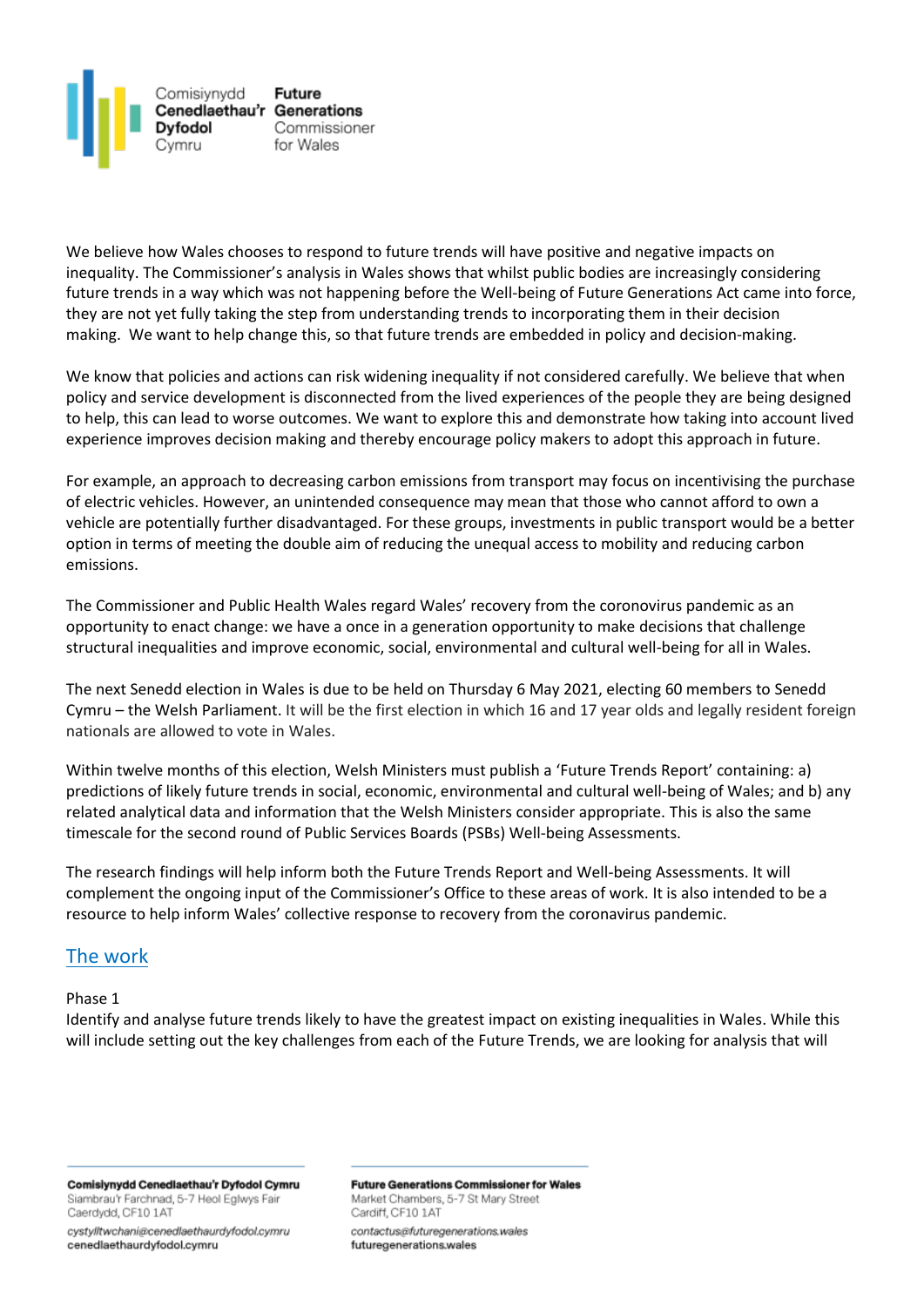

emphasise and highlight the opportunities and solutions that public bodies in Wales (and other organisations) have to take action on.

We want you to examine and outline the future trends that are likely to impact most significantly on the following protected characteristics:

• Age; Disability; Gender; Race; Sexual orientation; and Ethnicity (whilst recognising the importance of intersectionality between characteristics, leading to potentially greater impacts on certain individuals).

We also want to know the impact of future trends on the following:

- Refugees, asylum seekers and other migrants
- Carers
- People in poverty, those experiencing socio-economic disadvantage, or unemployed
- People experiencing homelessness
- Other vulnerable groups

#### Phase 2

Your analysis in phase 1 will be shared with equality organisations and stakeholders as part of a second phase to this work. This will help us show how taking into account lived experience improves policy making; gives a fresh voice to the most vulnerable in society; and helps develop a new blueprint for policy makers to adopt this approach in future**.**

### Your proposal

Your proposal will focus on phase 1 and should include:

- An overview of the key future trends you anticipate will be most relevant to this work.
- Information on how you would gather your evidence and present your findings to us, in preparation for Phase 2. We want this work to make an impact, change the debate around inequality, and help decision makers commit to practical changes that will address inequality now and prevent it increasing in the future.
- Information on any plans for collaboration, partnership working and if/how you would engage with diverse communities and incorporate lived experiences in your work. We are keen to encourage this.
- Your knowledge and understanding of the Welsh context. For example, legislation and policy, the Welsh language and culture.
- Your appetite to work on the second phase of this project, if you feel this is appropriate for you.

Comisiynydd Cenedlaethau'r Dyfodol Cymru Siambrau'r Farchnad, 5-7 Heol Eglwys Fair Caerdydd, CF10 1AT

cystylltwchani@cenedlaethaurdyfodol.cymru cenedlaethaurdyfodol.cymru

**Future Generations Commissioner for Wales** Market Chambers, 5-7 St Mary Street Cardiff, CF10 1AT